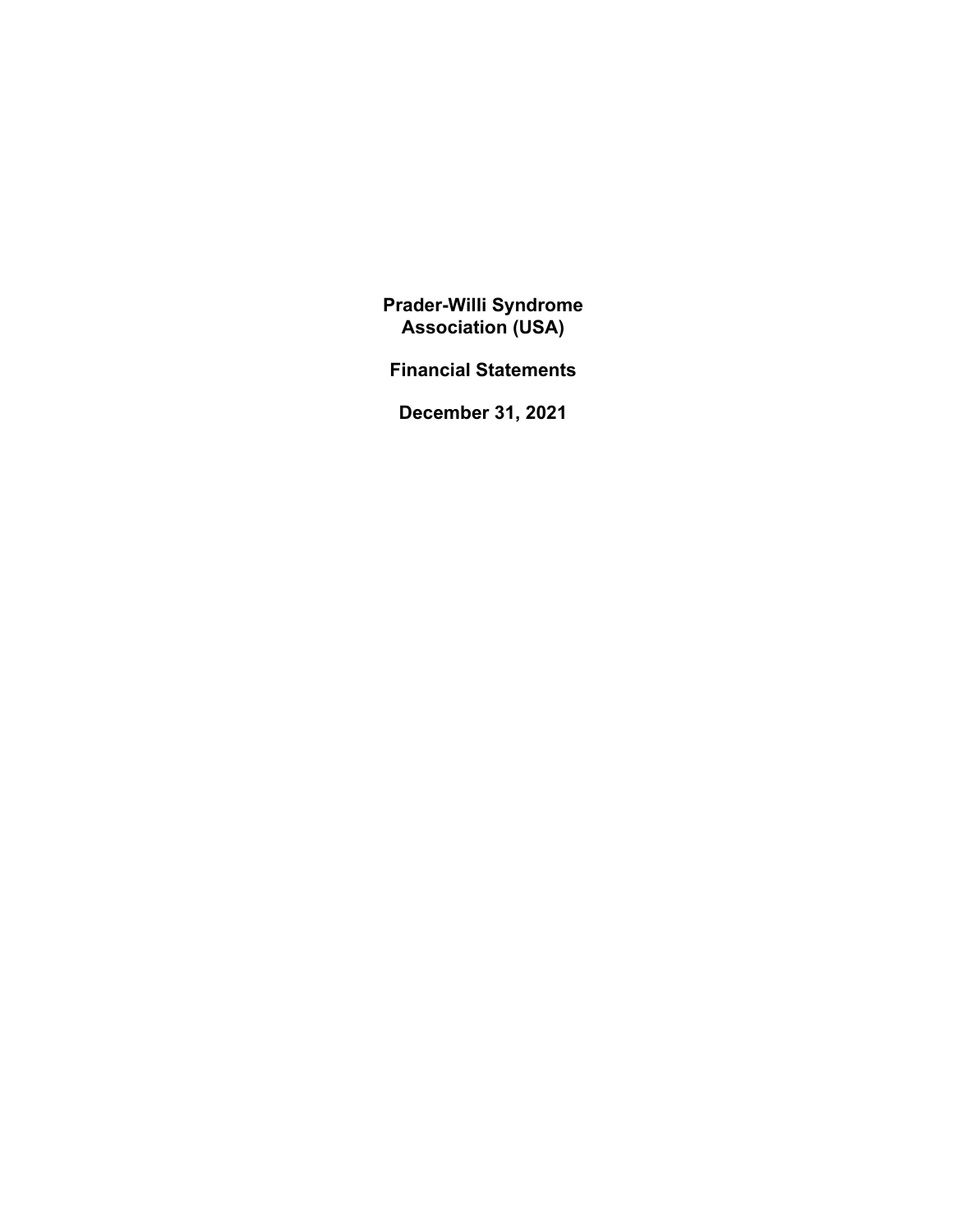# **CONTENTS**

|                                                             | Page           |
|-------------------------------------------------------------|----------------|
| <b>INDEPENDENT AUDITOR'S REPORT</b>                         |                |
| <b>FINANCIAL STATEMENTS:</b>                                |                |
| <b>Statement of Financial Position</b>                      | 1              |
| <b>Statement of Activities and Changes</b><br>in Net Assets | $\overline{2}$ |
| <b>Statement of Functional Expenses</b>                     | 3              |
| <b>Statement of Cash Flows</b>                              | 4              |
| <b>Notes to Financial Statements</b>                        | $5 - 14$       |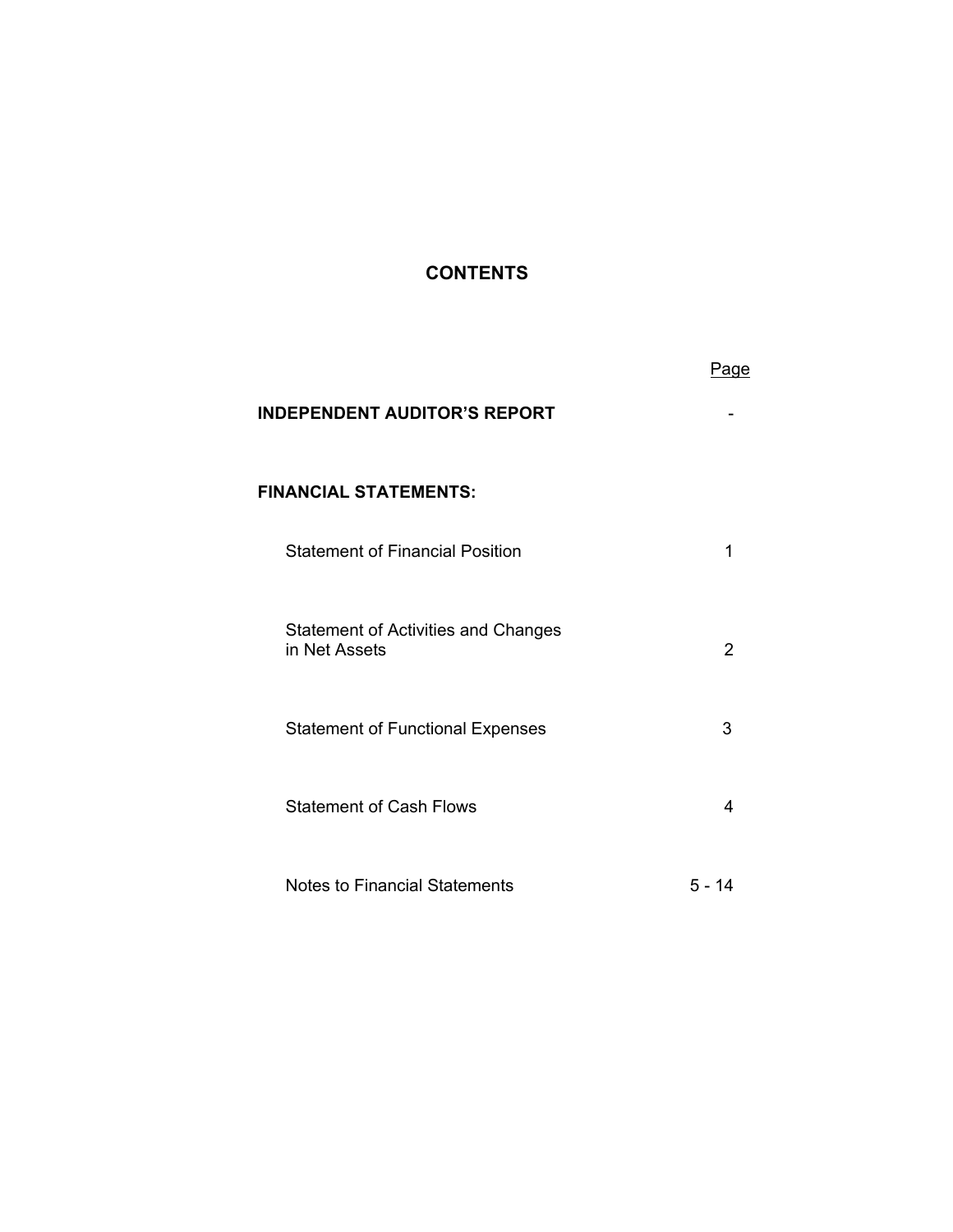

# INDEPENDENT AUDITOR'S REPORT

To the Board of Directors of Prader-Willi Syndrome Association (USA)

#### Opinion

We have audited the accompanying financial statements of Prader-Willi Syndrome Association (USA) (a nonprofit organization), which comprise the statement of financial position as of December 31, 2021, and the related statements of activities and changes in net assets and cash flows for the year then ended, and the related notes to the financial statements.

In our opinion, the financial statements referred to above present fairly, in all material respects, the financial position of Prader-Willi Syndrome Association (USA) as of December 31, 2021, and the changes in its net assets and its cash flows for the year then ended in accordance with accounting principles generally accepted in the United States of America.

#### Basis for Opinion

We conducted our audit in accordance with auditing standards generally accepted in the United States of America. Our responsibilities under those standards are further described in the Auditor's Responsibilities for the Audit of the Financial Statements section of our report. We are required to be independent of Prader-Willi Syndrome Association (USA) and to meet our other ethical responsibilities in accordance with the relevant ethical requirements relating to our audit. We believe that the audit evidence we have obtained is sufficient and appropriate to provide a basis for our audit opinion.

#### Responsibilities of Management for the Financial Statements

Management is responsible for the preparation and fair presentation of the financial statements in accordance with accounting principles generally accepted in the United States of America, and for the design, implementation, and maintenance of internal control relevant to the preparation and fair presentation of financial statements that are free from material misstatement, whether due to fraud or error.

In preparing the financial statements, management is required to evaluate whether there are conditions or events, considered in the aggregate, that raise substantial doubt about Prader-Willi Syndrome Association (USA)'s ability to continue as a going concern within one year after the date that the financial statements are available to be issued.

# Auditor's Responsibilities for the Audit of the Financial Statements

Our objectives are to obtain reasonable assurance about whether the financial statements as a whole are free from material misstatement, whether due to fraud or error, and to issue an auditor's report that includes our opinion. Reasonable assurance is a high level of assurance but is not absolute assurance and therefore is not a guarantee that an audit conducted in accordance with generally accepted auditing standards will always detect a material misstatement when it exists. The risk of not detecting a material misstatement resulting from fraud is higher than for one resulting from error, as fraud may involve collusion, forgery, intentional omissions, misrepresentations, or the override of internal control. Misstatements, including omissions, are considered material if there is a substantial likelihood that, individually or in the aggregate, they would influence the judgment made by a reasonable user based on the financial statements.

2381 FRUITVILLE ROAD · SARASOTA, FLORIDA 34237 · 941.366.2983 333 WEST MIAMI AVENUE · VENICE, FLORIDA 34285 · 941.485.4847 C A V C O C P A . C O M

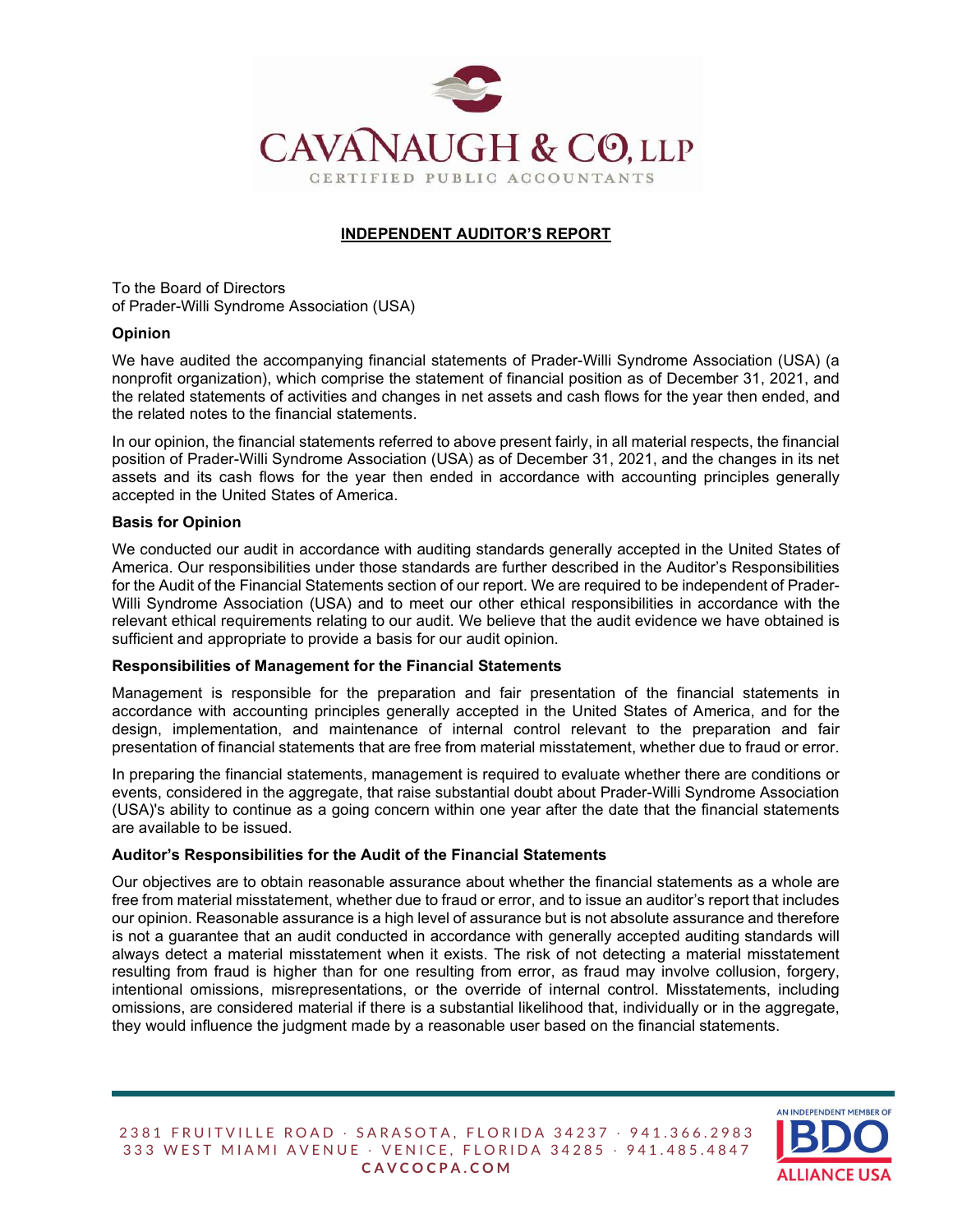In performing an audit in accordance with generally accepted auditing standards, we:

- Exercise professional judgment and maintain professional skepticism throughout the audit.
- Identify and assess the risks of material misstatement of the financial statements, whether due to fraud or error, and design and perform audit procedures responsive to those risks. Such procedures include examining, on a test basis, evidence regarding the amounts and disclosures in the financial statements.
- Obtain an understanding of internal control relevant to the audit in order to design audit procedures that are appropriate in the circumstances, but not for the purpose of expressing an opinion on the effectiveness of Prader-Willi Syndrome Association (USA)'s internal control. Accordingly, no such opinion is expressed.
- Evaluate the appropriateness of accounting policies used and the reasonableness of significant accounting estimates made by management, as well as evaluate the overall presentation of the financial statements.
- Conclude whether, in our judgment, there are conditions or events, considered in the aggregate, that raise substantial doubt about Prader-Willi Syndrome Association (USA)'s ability to continue as a going concern for a reasonable period of time.

We are required to communicate with those charged with governance regarding, among other matters, the planned scope and timing of the audit, significant audit findings, and certain internal control related matters that we identified during the audit.

Cannyl : 'Co. LLP

Sarasota, Florida June 14, 2022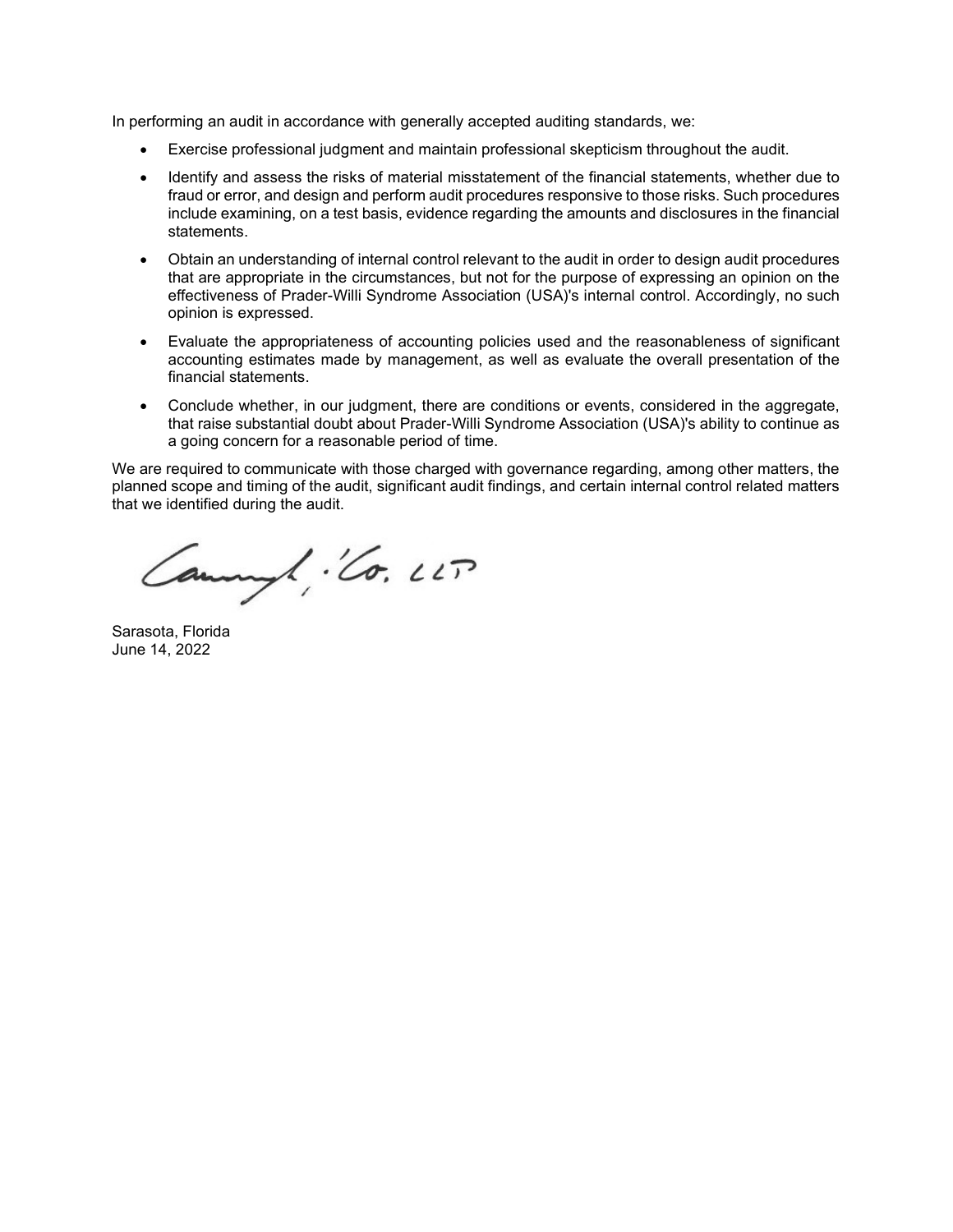# **Statement of Financial Position**

December 31, 2021 (with comparative totals for 2020)

# **ASSETS**

|                                       | 2021            | 2020      |
|---------------------------------------|-----------------|-----------|
| Current assets:                       |                 |           |
| Cash and cash equivalents             | \$<br>464,239   | 434,601   |
| Investments                           | 1,852,116       | 1,416,128 |
| Receivables                           | 65,593          | 2,605     |
| Inventory                             | 5,000           | 5,000     |
| Prepaid expenses                      | 15,322          | 19,014    |
| Total current assets                  | 2,402,270       | 1,877,348 |
| Property and equipment, net           | 28,117          | 32,988    |
| Security deposits                     | 9,750           | 9,750     |
| <b>Total assets</b>                   | \$<br>2,440,137 | 1,920,086 |
| <b>LIABILITIES AND NET ASSETS</b>     |                 |           |
| Liabilities:                          |                 |           |
| Accounts payable                      | \$<br>3,323     | 2,587     |
| <b>Accrued liabilities</b>            | 48,258          | 46,959    |
| Deferred income                       | 2,000           | 10,000    |
| Due to related parties                |                 | 48,135    |
| <b>Total liabilities</b>              | 53,581          | 107,681   |
| Net assets:                           |                 |           |
| Net assets without donor restrictions | 1,515,879       | 1,004,320 |
| Net assets with donor restrictions    | 870,677         | 808,085   |
| Total net assets                      | 2,386,556       | 1,812,405 |
| Total liabilities and net assets      | \$<br>2,440,137 | 1,920,086 |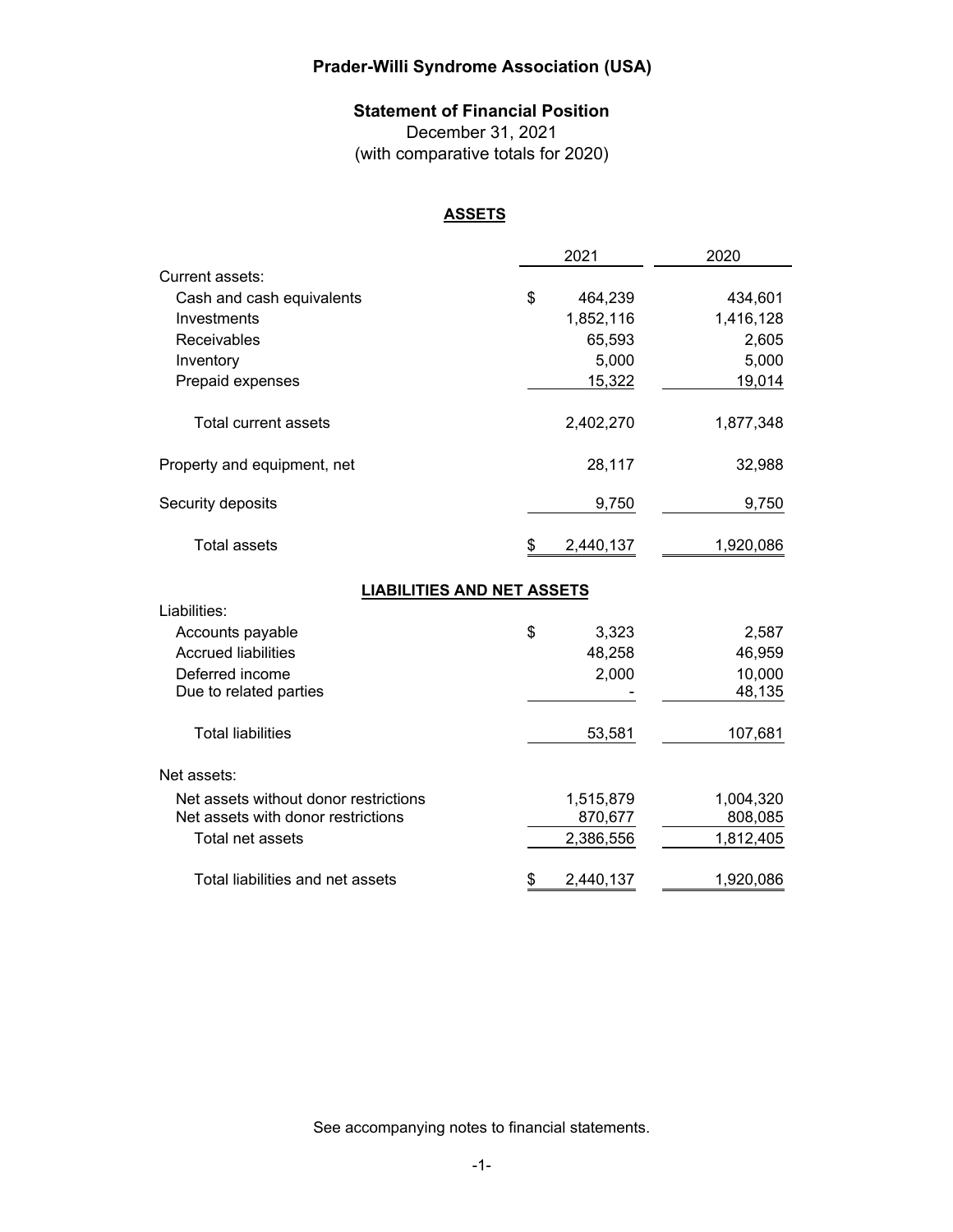# **Statement of Activities and Changes in Net Assets**

Year Ended December 31, 2021 (with comparative totals for 2020)

|                                       |                      | 2021              |                          |           |
|---------------------------------------|----------------------|-------------------|--------------------------|-----------|
|                                       | <b>Net Assets</b>    | <b>Net Assets</b> |                          |           |
|                                       | <b>Without Donor</b> | <b>With Donor</b> |                          |           |
|                                       | Restrictions         | Restrictions      | Total                    | 2020      |
| Revenues, gains and support:          |                      |                   |                          |           |
| Support:                              |                      |                   |                          |           |
| Contributions                         | \$<br>852,586        | 143,599           | 996,185                  | 722,903   |
| Fundraising contributions             | 377,245              |                   | 377,245                  | 364,306   |
| Conference income                     |                      | 264,588           | 264,588                  |           |
| PPP loan forgiveness                  | 151,100              |                   | 151,100                  | 126,000   |
| Donated services                      | 89,710               |                   | 89,710                   | 264,061   |
| Revenues:                             |                      |                   |                          |           |
| <b>Educational material sales</b>     | 4,745                |                   | 4,745                    | 7,908     |
| Membership dues                       | 3,935                |                   | 3,935                    | 11,840    |
| Investment income (loss), net         | 102,699              | 14,647            | 117,346                  | 213,054   |
| Gain on sale of assets                | 1,055                |                   | 1,055                    |           |
| Net assets released from restrictions | 360,242              | (360, 242)        | $\overline{\phantom{a}}$ |           |
| Total revenues, gains and support     | 1,943,317            | 62,592            | 2,005,909                | 1,710,072 |
| <b>Expenses:</b>                      |                      |                   |                          |           |
| Program services:                     |                      |                   |                          |           |
| Family support                        | 712,407              |                   | 712,407                  | 933,458   |
| National conference                   | 309,547              |                   | 309,547                  | 239,609   |
| Advocacy and awareness                | 67,452               |                   | 67,452                   | 31,989    |
| Research                              | 63,277               |                   | 63,277                   | 27,228    |
| Total program services                | 1,152,683            |                   | 1,152,683                | 1,232,284 |
| Supporting services:                  |                      |                   |                          |           |
| Administration                        | 93,483               |                   | 93,483                   | 88,107    |
| Fund development                      | 185,592              |                   | 185,592                  | 198,117   |
| Total supporting services             | 279,075              |                   | 279,075                  | 286,224   |
| <b>Total expenses</b>                 | 1,431,758            |                   | 1,431,758                | 1,518,508 |
| Change in net assets                  | 511,559              | 62,592            | 574,151                  | 191,564   |
| Net assets - beginning of year        | 1,004,320            | 808,085           | 1,812,405                | 1,620,841 |
| Net assets - end of year              | \$<br>1,515,879      | 870,677           | 2,386,556                | 1,812,405 |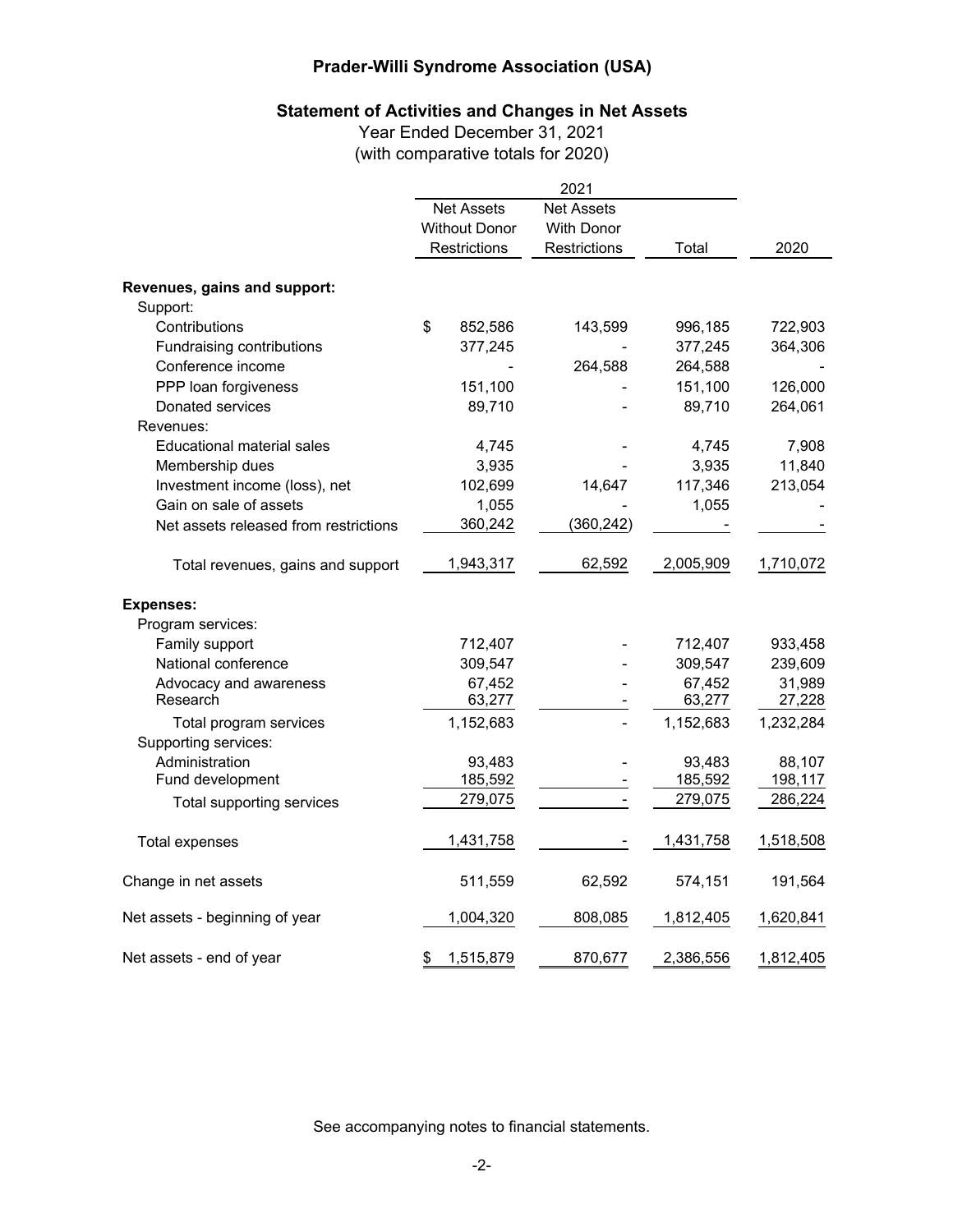# **Statement of Functional Expenses**

Year Ended December 31, 2021

(with comparative totals for 2020)

|                                 |               |            | 2021 Program Services |          |           |                |             | 2021       |           |           | 2021 Supporting Services |  |  |
|---------------------------------|---------------|------------|-----------------------|----------|-----------|----------------|-------------|------------|-----------|-----------|--------------------------|--|--|
|                                 |               |            |                       |          | Total     |                |             | Total      |           |           |                          |  |  |
|                                 | Family        | National   | Advocacy and          |          | Program   |                | Fund        | Supporting | Total     |           |                          |  |  |
|                                 | Support       | Conference | Awareness             | Research | Services  | Administration | Development | Services   | Expenses  | 2020      |                          |  |  |
| <b>Salaries</b>                 | \$<br>295,821 | 128,535    | 28,009                | 26,274   | 478,639   | 38,818         | 77,065      | 115,883    | 594,522   | 586,537   |                          |  |  |
| Payroll taxes                   | 27,614        | 11,999     | 2,615                 | 2,453    | 44,681    | 3,624          | 7,194       | 10,818     | 55,499    | 50,511    |                          |  |  |
| Employee benefits               | 28,639        | 12,444     | 2,712                 | 2,544    | 46,339    | 3,758          | 7,461       | 11,219     | 57,558    | 66,850    |                          |  |  |
| Chapter activities              |               |            |                       |          |           |                |             |            |           | 1,124     |                          |  |  |
| Conference costs                | 52,229        | 22,694     | 4,945                 | 4,639    | 84,507    | 6,854          | 13,606      | 20,460     | 104,967   |           |                          |  |  |
| Research grants                 | 34,562        | 15,017     | 3,272                 | 3,070    | 55,921    | 4,535          | 9,004       | 13,539     | 69,460    | 149,447   |                          |  |  |
| Awareness and advocacy          | 3,000         | 1,304      | 284                   | 266      | 4,854     | 394            | 782         | 1,176      | 6,030     | 8,457     |                          |  |  |
| Family support                  | 7,728         | 3,358      | 732                   | 686      | 12,504    | 1,014          | 2,013       | 3,027      | 15,531    | 105,788   |                          |  |  |
| Crisis assistance               | 1,282         | 557        | 121                   | 114      | 2,074     | 168            | 334         | 502        | 2,576     | 8,374     |                          |  |  |
| Newsletter                      | 1,279         | 556        | 121                   | 114      | 2,070     | 168            | 333         | 501        | 2,571     | 9,768     |                          |  |  |
| Fundraising costs               | 56,292        | 24,459     | 5,330                 | 5,000    | 91,081    | 7,387          | 14,665      | 22,052     | 113,133   | 49,461    |                          |  |  |
| International activities        | 3,090         | 1,343      | 293                   | 275      | 5,001     | 406            | 805         | 1,211      | 6,212     | 6,207     |                          |  |  |
| Grants expense                  | 18,509        | 8,042      | 1,753                 | 1,644    | 29,948    | 2,429          | 4,822       | 7,251      | 37,199    |           |                          |  |  |
| Office operating expenses       | 4,421         | 1,921      | 419                   | 393      | 7,154     | 580            | 1,152       | 1,732      | 8,886     | 31,695    |                          |  |  |
| Office supplies                 | 1,558         | 676        | 147                   | 138      | 2,519     | 204            | 405         | 609        | 3,128     | 4,962     |                          |  |  |
| Equipment rental                | 2,945         | 1,280      | 279                   | 262      | 4,766     | 386            | 767         | 1,153      | 5,919     | 5,490     |                          |  |  |
| Postage and shipping            | 2,740         | 1,190      | 259                   | 243      | 4,432     | 359            | 713         | 1,072      | 5,504     | 4,326     |                          |  |  |
| Software                        | 754           | 328        | 71                    | 67       | 1,220     | 99             | 197         | 296        | 1,516     | 28,098    |                          |  |  |
| Technology                      | 34,296        | 14,901     | 3,247                 | 3,046    | 55,490    | 4,500          | 8,934       | 13,434     | 68,924    | 7,694     |                          |  |  |
| Insurance                       | 3,485         | 1,514      | 330                   | 310      | 5,639     | 457            | 908         | 1,365      | 7,004     | 10,655    |                          |  |  |
| Rent                            | 31,444        | 13,663     | 2,977                 | 2,793    | 50,877    | 4,126          | 8,192       | 12,318     | 63,195    | 63,195    |                          |  |  |
| <b>Utilities</b>                | 8,785         | 3,817      | 832                   | 780      | 14,214    | 1,153          | 2,289       | 3,442      | 17,656    | 11,320    |                          |  |  |
| Professional fees               | 7,514         | 3,265      | 711                   | 667      | 12,157    | 986            | 1,957       | 2,943      | 15,100    | 8,500     |                          |  |  |
| State registration and taxes    | 11,552        | 5,019      | 1,094                 | 1,026    | 18,691    | 1,516          | 3,009       | 4,525      | 23,216    | 7,437     |                          |  |  |
| Travel and board expenses       | 11,971        | 5,202      | 1,133                 | 1,063    | 19,369    | 1,571          | 3,119       | 4,690      | 24,059    | 3,552     |                          |  |  |
| Bank charges                    | 4,537         | 1,972      | 430                   | 403      | 7,342     | 595            | 1,182       | 1,777      | 9,119     | 4,846     |                          |  |  |
| Dues and subscriptions          | 1,821         | 792        | 173                   | 162      | 2,948     | 239            | 475         | 714        | 3,662     | 3,563     |                          |  |  |
| Marketing                       | 1,429         | 621        | 135                   | 127      | 2,312     | 188            | 372         | 560        | 2,872     | 3,604     |                          |  |  |
| Employee relations and training | 3,721         | 1,617      | 352                   | 331      | 6,021     | 488            | 970         | 1,458      | 7,479     |           |                          |  |  |
| Logo items                      |               |            |                       |          |           |                |             |            |           | 5,000     |                          |  |  |
| Depreciation                    | 4,752         | 2,065      | 450                   | 422      | 7,689     | 624            | 1,238       | 1,862      | 9,551     | 7,986     |                          |  |  |
| Donated services                | 44,637        | 19,396     | 4,226                 | 3,965    | 72,224    | 5,857          | 11,629      | 17,486     | 89,710    | 264,061   |                          |  |  |
| Total                           | 712,407<br>\$ | 309,547    | 67,452                | 63,277   | 1,152,683 | 93,483         | 185,592     | 279,075    | 1,431,758 | 1,518,508 |                          |  |  |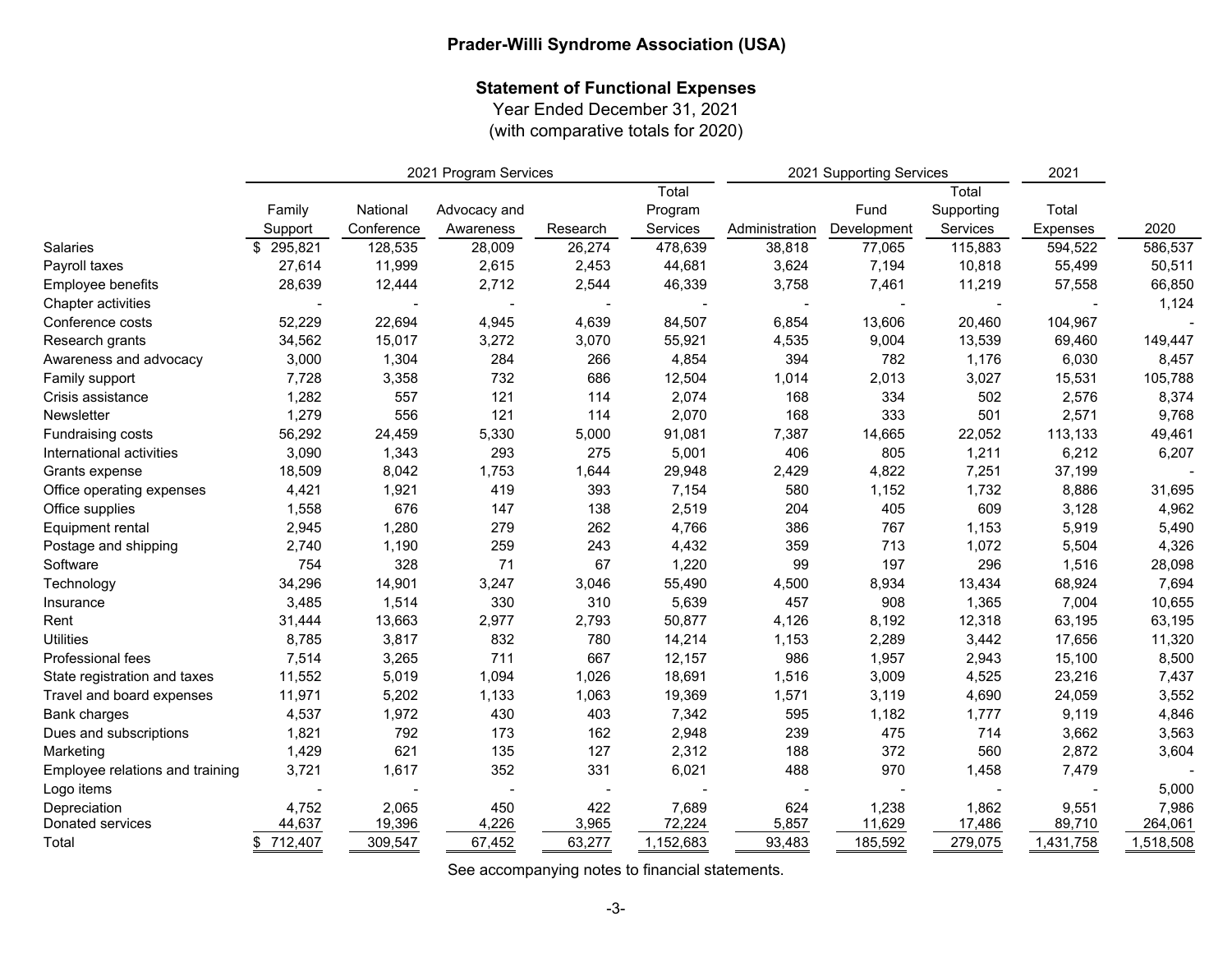# **Statement of Cash Flows**

Year Ended December 31, 2021 (with comparative totals for 2020)

|                                                       |    | 2021       | 2020       |  |
|-------------------------------------------------------|----|------------|------------|--|
| Cash flows from operating activities:                 |    |            |            |  |
| Change in net assets                                  | \$ | 574,151    | 191,564    |  |
| Adjustments to reconcile change in net assets         |    |            |            |  |
| to net cash flows from operating activities:          |    |            |            |  |
| Depreciation                                          |    | 9,551      | 7,986      |  |
| Realized and unrealized losses (gains) on investments |    | (100, 083) | (213, 054) |  |
| Decrease (increase) in:                               |    |            |            |  |
| <b>Receivables</b>                                    |    | (62,988)   | 11,030     |  |
| Inventory                                             |    |            | 5,000      |  |
| Prepaid expenses                                      |    | 3,692      | (16, 658)  |  |
| Increase (decrease) in:                               |    |            |            |  |
| Accounts payable                                      |    | 736        | (465, 943) |  |
| <b>Accrued liabilities</b>                            |    | 1,299      | (18, 228)  |  |
| Deferred income                                       |    | (8,000)    | 10,000     |  |
| Due to related parties                                |    | (48,135)   | 2,310      |  |
| Net cash flows from operating activities              |    | 370,223    | (485, 993) |  |
| Cash flows from investing activities:                 |    |            |            |  |
| Purchase of property and equipment                    |    | (4,680)    | (6,338)    |  |
| Proceeds from sale of investments                     |    |            | 114,638    |  |
| Purchases of investments                              |    | (335, 905) | (28, 139)  |  |
| Investment in community foundation                    |    |            | 174,499    |  |
|                                                       |    | (340,585)  | 254,660    |  |
|                                                       |    | 29,638     |            |  |
| Net increase (decrease) in cash and cash equivalents  |    |            | (231, 333) |  |
| Beginning cash and cash equivalents                   |    | 434,601    | 665,934    |  |
| Ending cash and cash equivalents                      | \$ | 464,239    | 434,601    |  |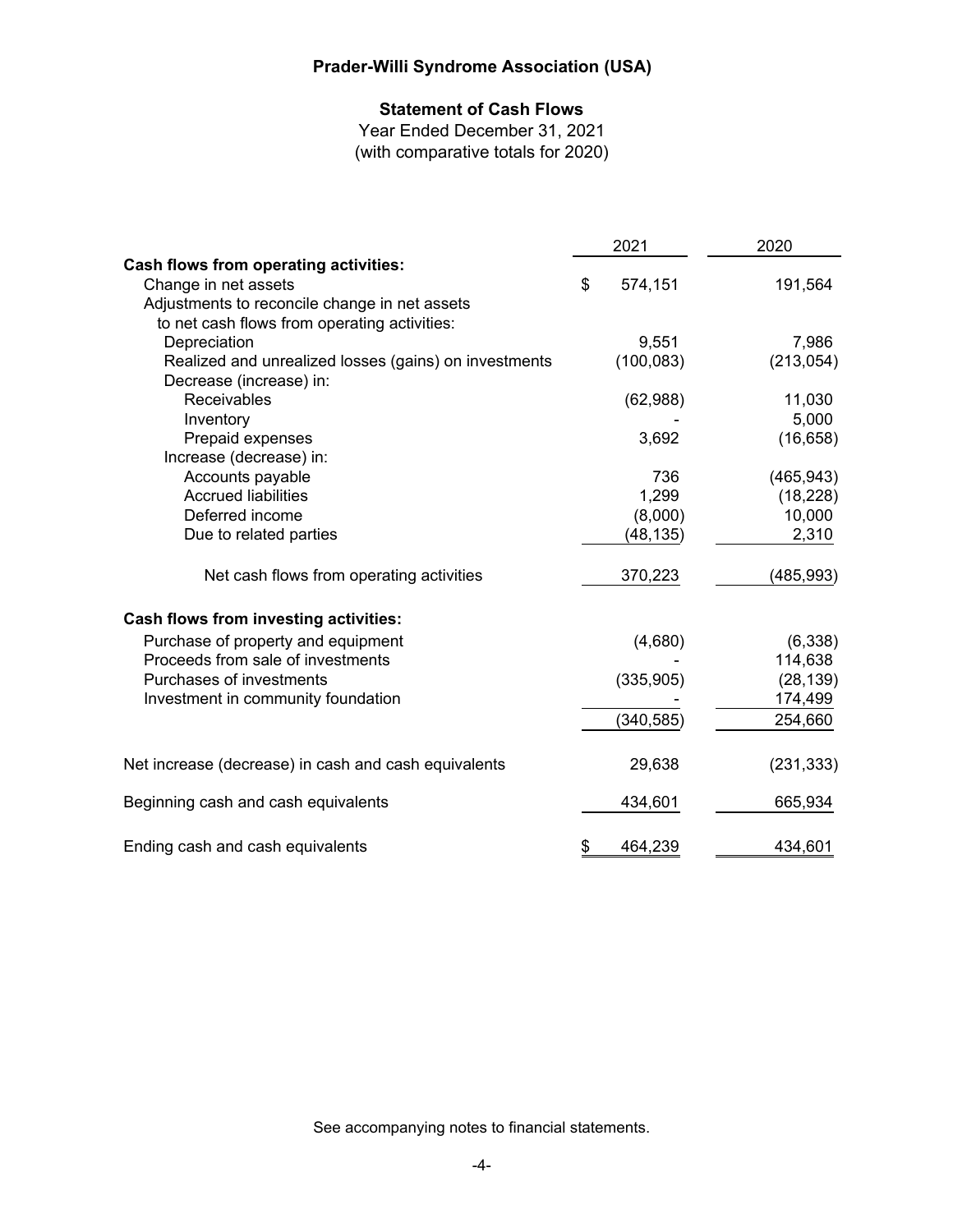# **Note 1 – Organization and Summary of Significant Accounting Policies:**

#### Nature of Organization

Prader-Willi Syndrome Association (USA) (the "Organization") is a not-for-profit organization which has as its mission statement: To enhance the quality of life and empower those affected by Prader-Willi Syndrome ("PWS").

The Organization has further defined its business activities into the focus areas outlined below:

#### Family Support

Crisis Intervention and Support - The Organization maintains a crisis counseling system that provides support and assistance for families experiencing urgent problems, preventive needs and difficulties obtaining services.

Education - Strive to be a world leader in the development of materials and instruction in the knowledge of PWS and make such information accessible to families, educators, medical and law enforcement personnel, residential providers, and the community at large, on a timely basis.

Medical Intervention and Support - Provide a response system to provide families and the medical community with accurate and timely assistance in dealing with the various medical issues confronting people with PWS. Such system will be the leading international source for PWS materials and assistance on PWS medical issues.

New Diagnoses Support - Provide mentoring to parents of newly diagnosed persons with PWS.

Chapter and Volunteer Support - Develop, strengthen and nurture state chapters and affiliates to (i) ensure that families have personal support from their local community, (ii) increase the diagnosis rates and (iii) increase the funding for the Organization.

#### National Conference

Provide forums on a biennial basis for PWS families and/or professionals to collaborate through the exchange of information and education and provide support to families.

#### Advocacy and Awareness

Advocacy - Provide support for ideas and causes relevant to PWS.

Awareness - Increase the general knowledge of PWS and the Organization.

External Collaborative Relationships - Work to expand the relationships between PWSA (USA) and organizations throughout the world.

#### Research

Increase research into the various aspects of PWS, throughout the world, particularly those areas identified by the Organization as priorities. Actively solicit funding for such projects and collaboration. Maintain an active scientific advisory board with world leaders from the various medical disciplines that impact PWS.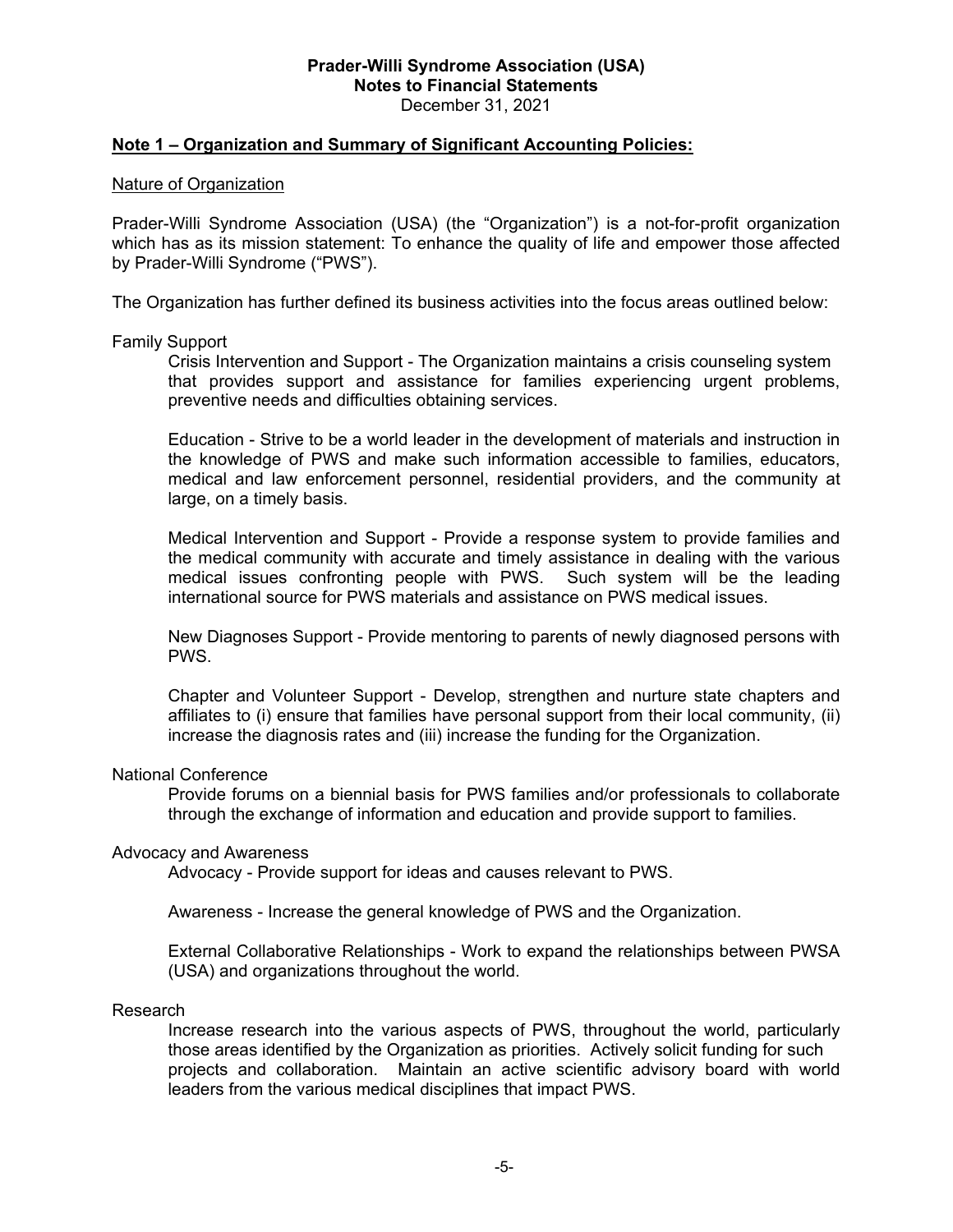# **Note 1 – Organization and Summary of Significant Accounting Policies - continued:**

# Administration

Provide effective management of the Organization by developing a well-balanced, team oriented, well-trained workforce that is diverse, agile, committed to the Organization's mission, and continuously expanding their capabilities to shape the Organization's future and build effective, efficient, strategically aligned business processes that integrate and capitalize on the organization's human capital and technology resources to provide accurate and timely information for the optimum management of the Organization.

#### Fund Development

Develop and maintain programs to ensure long-term sustainable financial support for the Organization and its activities and short-term funding for specific projects. Such support will be developed through various programs of charitable giving and community programs.

#### Basis of Accounting

The Organization's financial statements have been prepared on the accrual basis of accounting and accordingly reflect all significant receivables, payables, and other liabilities.

#### Basis of Presentation

The accompanying financial statements have been prepared on the accrual basis of accounting in accordance with generally accepted accounting principles. Net assets, revenues, expenses, gains, and losses are classified based on the existence or absence of donor-imposed restrictions. If donor-imposed restrictions are met in the same period as the gift or investment income is received, the amount is reported as without donor restrictions. Accordingly, net assets of the Organization and changes therein are classified and reported as follows:

Without Donor Restrictions – Net assets available for use in general operations and not subject to donor (or certain grantor) restrictions.

With Donor Restrictions – Net assets subject to donor- (or certain grantor-) imposed restrictions. Some donor-imposed restrictions are temporary in nature, such as those that will be met by the passage of time or other events specified by the donor. Other donor-imposed restrictions are perpetual in nature, where the donor stipulates those resources be maintained in perpetuity. Donor-imposed restrictions are released when a restriction expires, that is, when the stipulated time has elapsed, when the stipulated purpose for which the resource was restricted has been fulfilled, or both.

#### Cash and Cash Equivalents

For purposes of the statements of cash flows, the Organization considers all highly liquid investments available for current use with an original maturity of three months or less to be cash equivalents.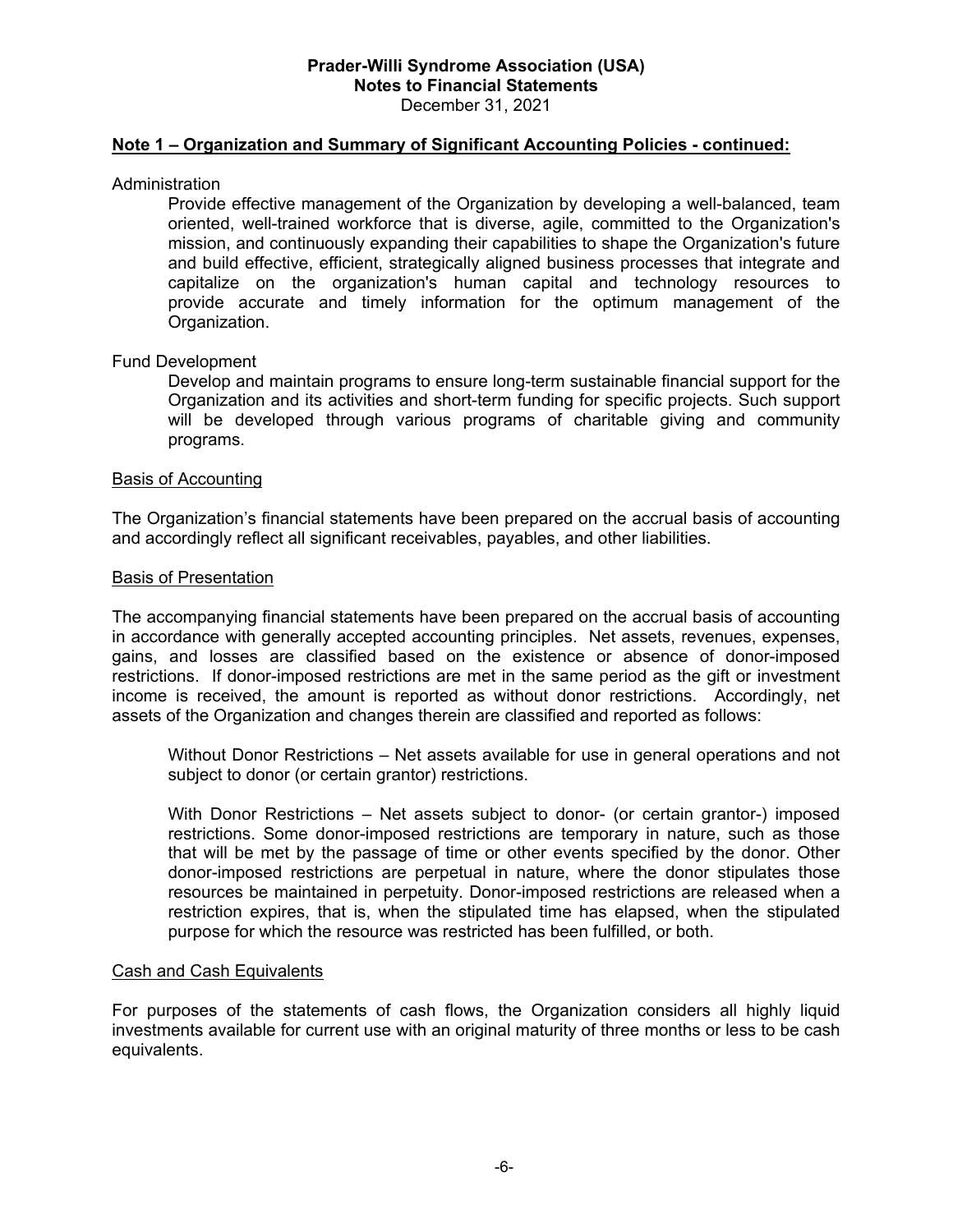# **Note 1 – Organization and Summary of Significant Accounting Policies – continued:**

### Promises to Give

Unconditional promises to give are recognized in the period received and as assets, decreases of liabilities, or expense depending on the form of benefits received. Promises to give are recorded at net realizable value if they are expected to be collected in one year and at fair value if they are expected to be collected in more than one year. Conditional promises to give are recognized when the conditions on which they depend are substantially met.

#### Property and Equipment

It is the Organization's policy to capitalize property and equipment with a cost over \$500. Property and equipment are capitalized at cost, except for donated assets, which are recorded at their fair market value at the time of the gift. Such donations are reported as unrestricted contributions unless the donor has restricted the donated asset for a specific purpose. Assets donated with explicit restrictions regarding their use and contributions of cash that must be used to acquire property and equipment are reported as restricted contributions. Absent donor stipulations regarding how long those donated assets must be maintained, the Organization reports expirations of donor restrictions when the donated or acquired assets are placed in service. The Organization reclassifies net assets with donor restrictions to net assets without donor restrictions at that time. Property and equipment are depreciated on the straight-line method over their estimated useful lives of three to five years.

#### Inventory

Inventories are stated at the lower of cost or net realizable value by the first-in, first-out method. Inventory consists of educational materials and promotional items.

#### Deferred Revenue

Revenues received in advance of providing required services or conferences are deferred until the service or conference has been provided.

#### Compensated Absences

Employees of the Organization are entitled to paid vacation, paid sick days, and personal days off, depending on job classification, length of service, and other factors. The Organization has accrued \$10,748 for time off earned, but not taken, by its employees as of December 31, 2021.

# Contributed Services

Contributions of donated professional and volunteer services that create or enhance nonfinancial assets or that require specialized skills, are provided by individuals possessing those skills, and would typically need to be purchased if not provided by donations, are recorded at their fair values in the period received. Donated materials, when received, are reflected in the accompanying statements at their estimated fair market value at date of receipt.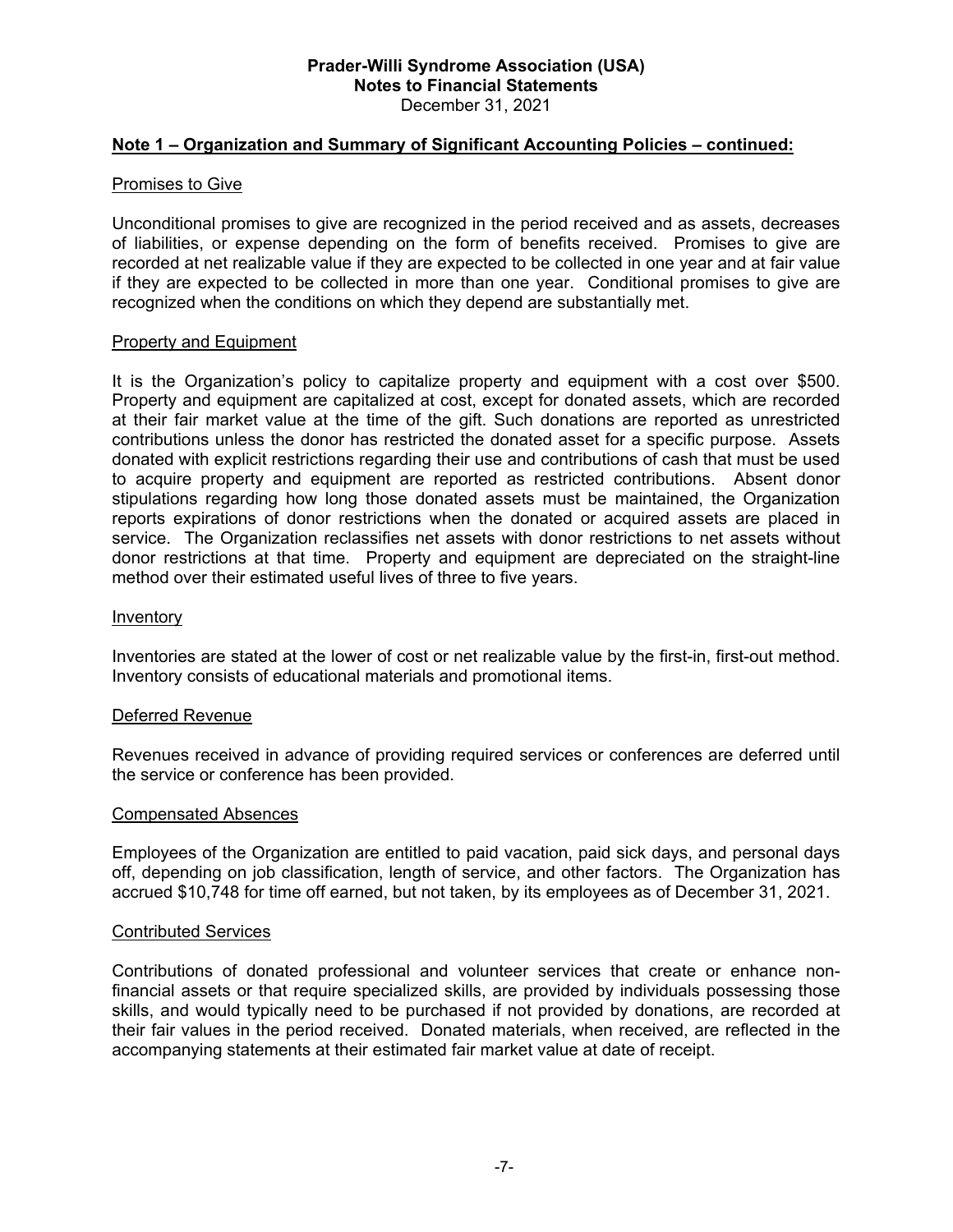# **Note 1 – Organization and Summary of Significant Accounting Policies – Continued:**

#### Investments

Investments are reported at their fair values in the statement of financial position. Unrealized gains and losses are included in the statement of activities and changes in net assets. Investment income and gains restricted by a donor are reported as increases in unrestricted net assets if the restrictions are met in the reporting period in which the income and gains are recognized.

# **Estimates**

The preparation of financial statements in conformity with accounting principles generally accepted in the United States of America requires management to make estimates and assumptions that affect certain reported amounts and disclosures. Accordingly, actual results could differ from those estimates.

#### Income Taxes

The Organization is generally exempt from Federal income tax under Section  $501(c)(3)$  of the Internal Revenue Code. However, income from certain activities not directly related to the Organization's tax-exempt purpose is subject to taxation as unrelated business income. There was no income tax liability for the year ended December 31, 2021.

Management has evaluated the effect of an accounting standard relating to accounting for uncertainty in income taxes. Management has determined that the Organization had no uncertain income tax positions that could have a significant effect on the financial statements for the year ended December 31, 2021. The Organization's federal income tax returns are subject to examination by the Internal Revenue Service, generally for three years after the federal income tax returns were filed.

#### Functional Allocation of Expenses

The costs of providing the various programs and other activities have been summarized on a functional basis in the statement of activities. Accordingly, certain costs have been allocated among the programs and supporting services benefited.

# Comparative Financial Information

The financial information shown for 2020 in the accompanying financial statements is included to provide a basis for comparison with 2021 and presents summarized totals only.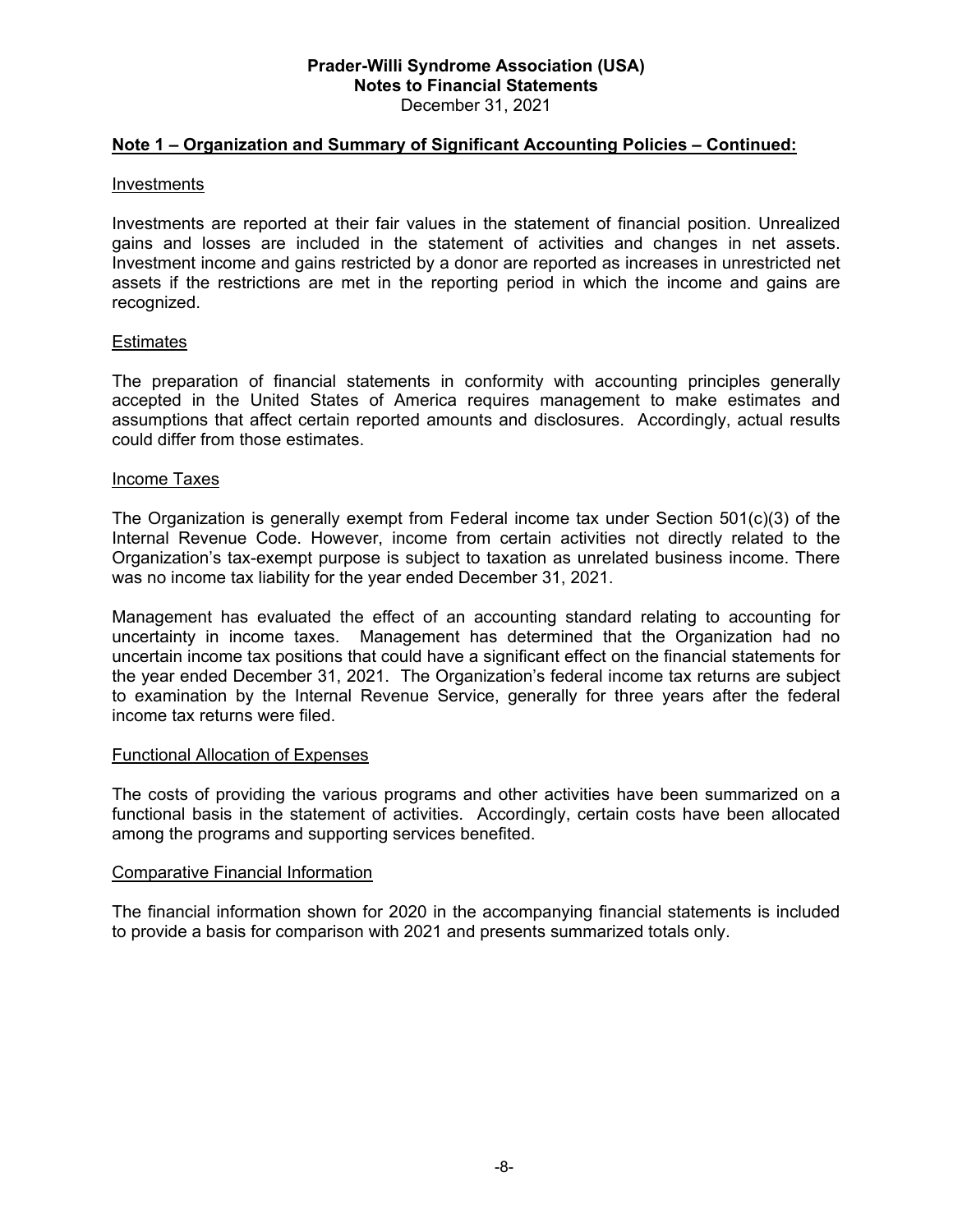# **Note 2 – Investments:**

Investments at fair value as of December 31, 2021, consists of the following:

| Cash and money market funds | S | 15,091    |
|-----------------------------|---|-----------|
| Fixed income                |   | 288,814   |
| Mutual funds                |   |           |
| <b>Bond funds</b>           |   | 820,149   |
| Equity funds                |   | 728,062   |
| <b>Total investments</b>    |   | 1,852,116 |

Investment income for the year ended December 31, 2021 is comprised of the following:

| Interest and dividends        | 26,755   |
|-------------------------------|----------|
| Realized and unrealized gains | 100,083  |
| Fees                          | (9, 492) |
| Net return                    | 117,346  |

# **Note 3 – Property and Equipment:**

Property and equipment as of December 31, 2021 consists of the following:

| Office furniture               | \$<br>18,179 |
|--------------------------------|--------------|
| Computer equipment             | 27,799       |
| Leasehold improvements         | 11,706       |
| Website design                 | 18,469       |
| Total property and equipment   | 76,153       |
| Less: accumulated depreciation | 48,036       |
| Total                          | \$<br>28,117 |

# **Note 4 – Net Assets with Donor Restrictions:**

At December 31, 2021, the Organization's net assets with donor restrictions are available for the following purposes:

Subject to expenditure for specified purpose:

| Research                    | 440,626 |
|-----------------------------|---------|
| Crisis and family support   | 128,659 |
| Legal counsel and education | 83,898  |
| Conference                  | 13,315  |
| Total                       | 666,498 |

Subject to spending policy or appropriation:

| Endowment |   | 204 179 |
|-----------|---|---------|
| ⊺otal     | Œ | 870 677 |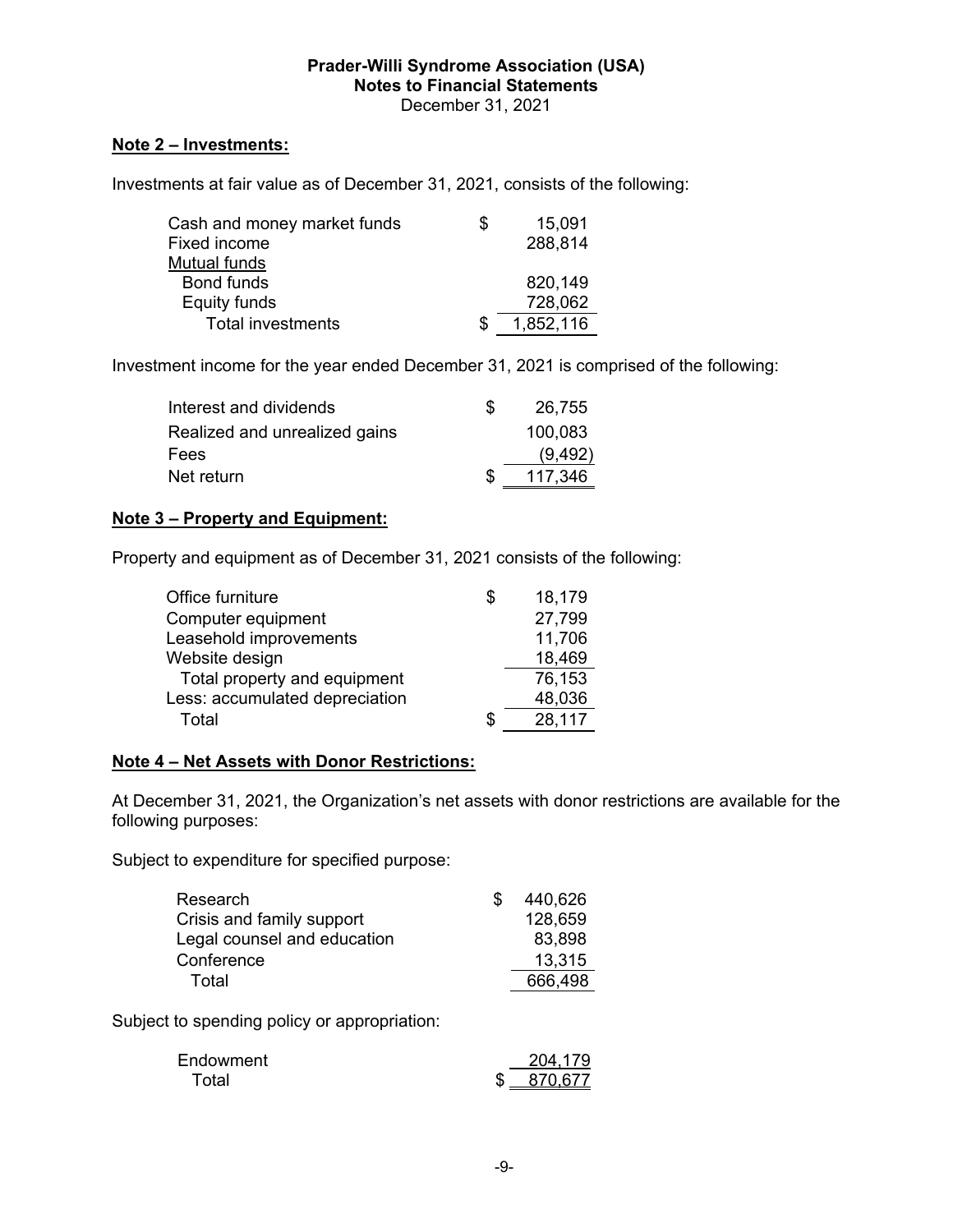# **Note 4 – Net Assets with Donor Restrictions - continued:**

Net assets were released from donor restrictions by incurring expenses satisfying the restricted purpose or by occurrence of the passage of time or other events specified by the donors during 2021 as follows:

Satisfaction of purpose restrictions:

| Research                    | S | 69,460  |
|-----------------------------|---|---------|
| Crisis and family support   |   | 16,209  |
| Legal counsel and education |   | 12,220  |
| Convention                  |   | 262,353 |
| Total                       | S | 360,242 |

# **Note 5 – Net Assets Without Donor Restrictions:**

The Board of Directors has designated \$10,000 of unrestricted net assets for the purpose of additional funding of the endowment.

# **Note 6 – Concentrations:**

Financial instruments that potentially subject the Organization to concentrations of credit risk are primarily cash and cash equivalents and contributions receivable. The Organization's financial instruments that are exposed to concentrations of credit risk consist primarily of cash deposits. The Organization places its cash and cash equivalents with local financial institutions. Although the Organization manages its credit risk through diversification, at times, cash balances may be in excess of the Federal Deposit Insurance Corporation ("FDIC") insurance limits. The Organization has not experienced any losses in such accounts and does not believe it is exposed to significant credit risk on cash and cash equivalents.

# **Note 7 – Lease Commitments:**

PWSA (USA) entered into various non-cancellable operating lease agreements for the rental of office facilities and office equipment that expire at various dates through November 2022. Rental expenses for those leases amounted to \$63,195 for the year ended December 31, 2021.

Future minimum lease payments under operating leases that have remaining terms in excess of one year as of December 31, 2021 were:

Year ending December 31,

2022 \$ 38,319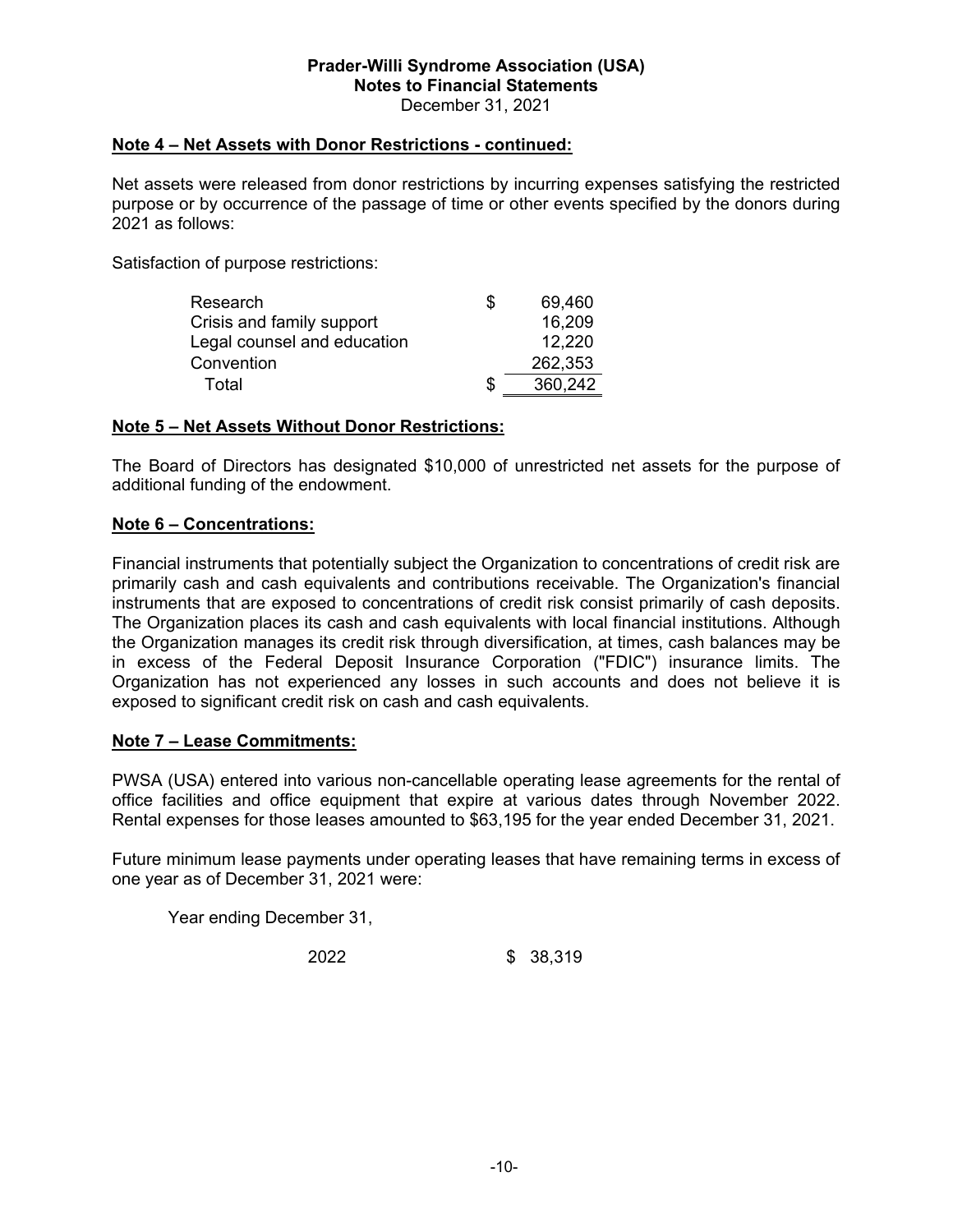# **Note 8 – Donated Services:**

The value of donated services included as contributions in the financial statement and the corresponding donated services expense for the year ended December 31, 2021, are as follows:

| Finance |   | 87,310 |
|---------|---|--------|
| Other   |   | 2,400  |
|         | D | 89,710 |

These donated services are recognized since they require specialized skills that would otherwise be purchased by the Organization. There are a significant number of donated services that were not recognized in these financial statements because they could not be estimated. In addition, many individuals volunteer their time and perform a variety of tasks that assist the Organization, but these services do not meet the criteria for recognition as donated services.

# **Note 9 – Fair Value of Financial Assets and Liabilities:**

The Organization adopted the Fair Value Measurements and Disclosures Topic of the FASB Accounting Standards Codification. The Fair Value Measurements and Disclosures Topic provides enhanced guidance for using fair value to measure assets and liabilities and clarifies the principle that fair value should be based on the assumptions market participants would use when pricing the assets or liabilities and establishes a hierarchy that prioritizes the information used to develop those assumptions.

The following table presents information about the Organization's assets that are measured at fair value on a recurring basis as of December 31, 2021, and indicate that fair value hierarchy of the valuation techniques used to determine such fair value. The three levels for measuring fair value are based on the reliability of inputs and are as follows:

Level 1 – unadjusted quoted prices in active markets for identical assets or liabilities, such as publicly traded equity securities.

Level 2 – inputs other than quoted prices included in Level 1 that are observable, either directly or indirectly. Such inputs may include quoted prices for similar assets, observable inputs other than quoted prices (interest rates, yield curves, etc.) or inputs derived principally from or corroborated by observable market data by correlation or other means.

Level 3 – inputs are unobservable data points for the asset or liability, and include situations where there is little, if any, market activity for the asset or liability (for example, hedge funds, private equity and other). The inputs reflect the Association's assumptions based on the best information available in the circumstance.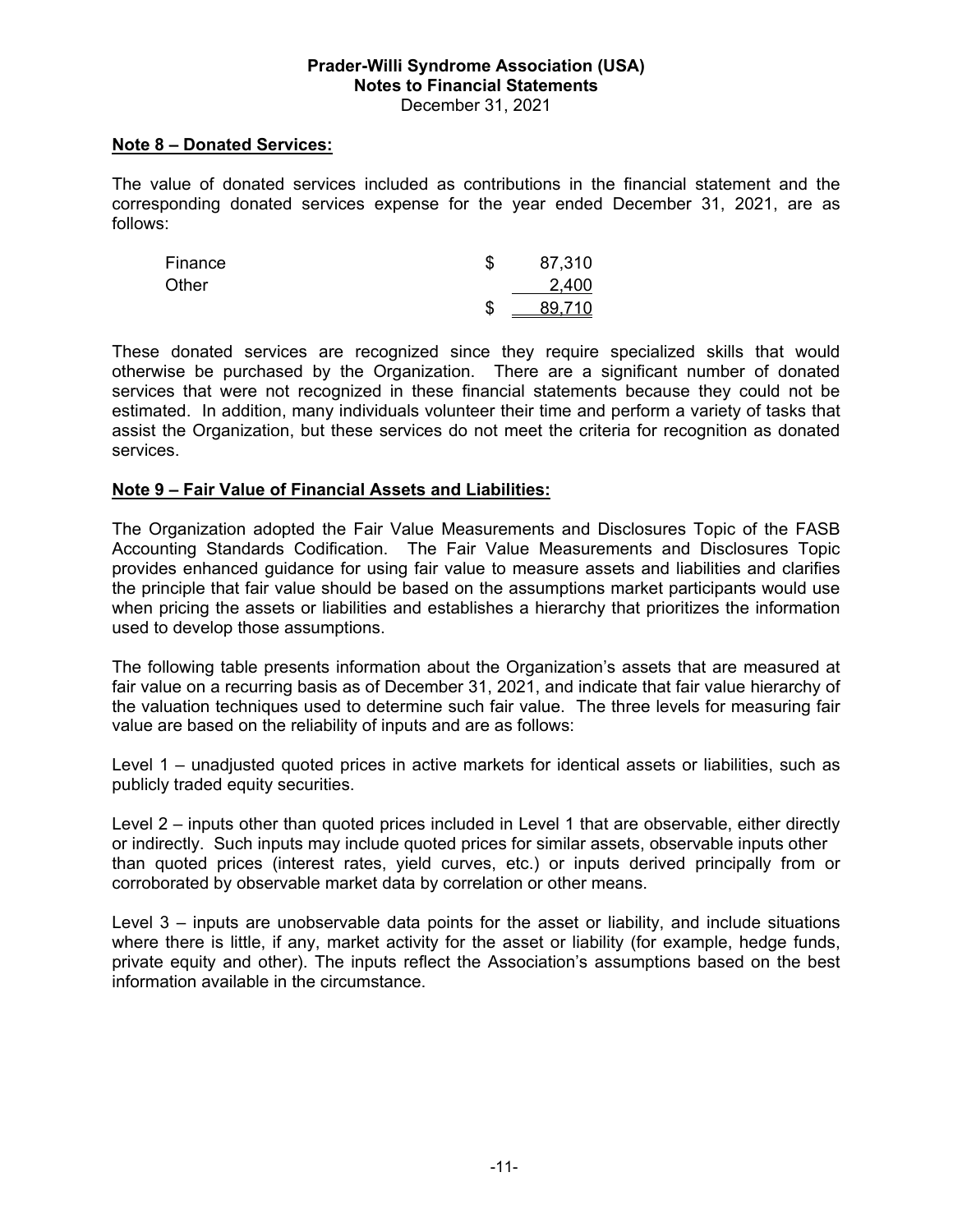December 31, 2021

# **Note 9 – Fair Value of Financial Assets and Liabilities - continued:**

Assets at fair value on a recurring basis at December 31, 2021:

|                            |    |           | Assets and Liabilities at Fair Value on a |                                         |              |  |  |
|----------------------------|----|-----------|-------------------------------------------|-----------------------------------------|--------------|--|--|
|                            |    |           |                                           | Recurring Basis at Reporting Date Using |              |  |  |
|                            |    |           | Quoted                                    |                                         |              |  |  |
|                            |    |           | Prices                                    |                                         |              |  |  |
|                            |    |           | in Active                                 | Significant                             |              |  |  |
|                            |    |           | Markets for                               | Other                                   | Significant  |  |  |
|                            |    |           | <b>Identical</b>                          | Observable                              | Unobservable |  |  |
|                            |    | December  | Assets                                    | Inputs                                  | Inputs       |  |  |
| Description                |    | 31, 2021  | (Level 1)                                 | (Level 2)                               | (Level 3)    |  |  |
|                            |    |           |                                           |                                         |              |  |  |
| Mutual funds               | \$ | 1,548,211 | 1,548,211                                 |                                         |              |  |  |
| Fixed income               |    | 288,814   | 288,814                                   |                                         |              |  |  |
| Total assets at fair value | S  | 1,837,025 | 1,837,025                                 |                                         |              |  |  |

# **Note 10 – Functionalized Expenses:**

The financial statements report certain categories of expenses that are attributed to more than one program or supporting function. Therefore, expenses require allocation on a reasonable basis that is consistently applied. The expenses that are allocated include occupancy, depreciation, and amortization, which are allocated on a square footage basis, as well as salaries and wages, benefits, payroll taxes, professional services, office expenses, information technology, interest, insurance, and other, which are allocated based on estimates of time and effort.

# **Note 11 – Liquidity:**

Financial assets available to meet cash needs for general expenditures within one year, without contractual or donor restrictions, as of December 31, 2021 consist of the following:

| Cash and cash equivalents<br>Operating investments<br>Receivables<br>Total assets available | \$<br>464,239<br>1,852,116<br>65,593<br>2,381,948 |
|---------------------------------------------------------------------------------------------|---------------------------------------------------|
| Less: Donor-imposed restrictions                                                            | (870, 677)                                        |
| Financial assets available to meet cash needs for<br>general expenditures within one year   | 1,511,271                                         |

The Organization is typically able to manage liquidity through donations. The Organization regularly monitors the availability of resources required to meet its operating needs and other contractual commitments.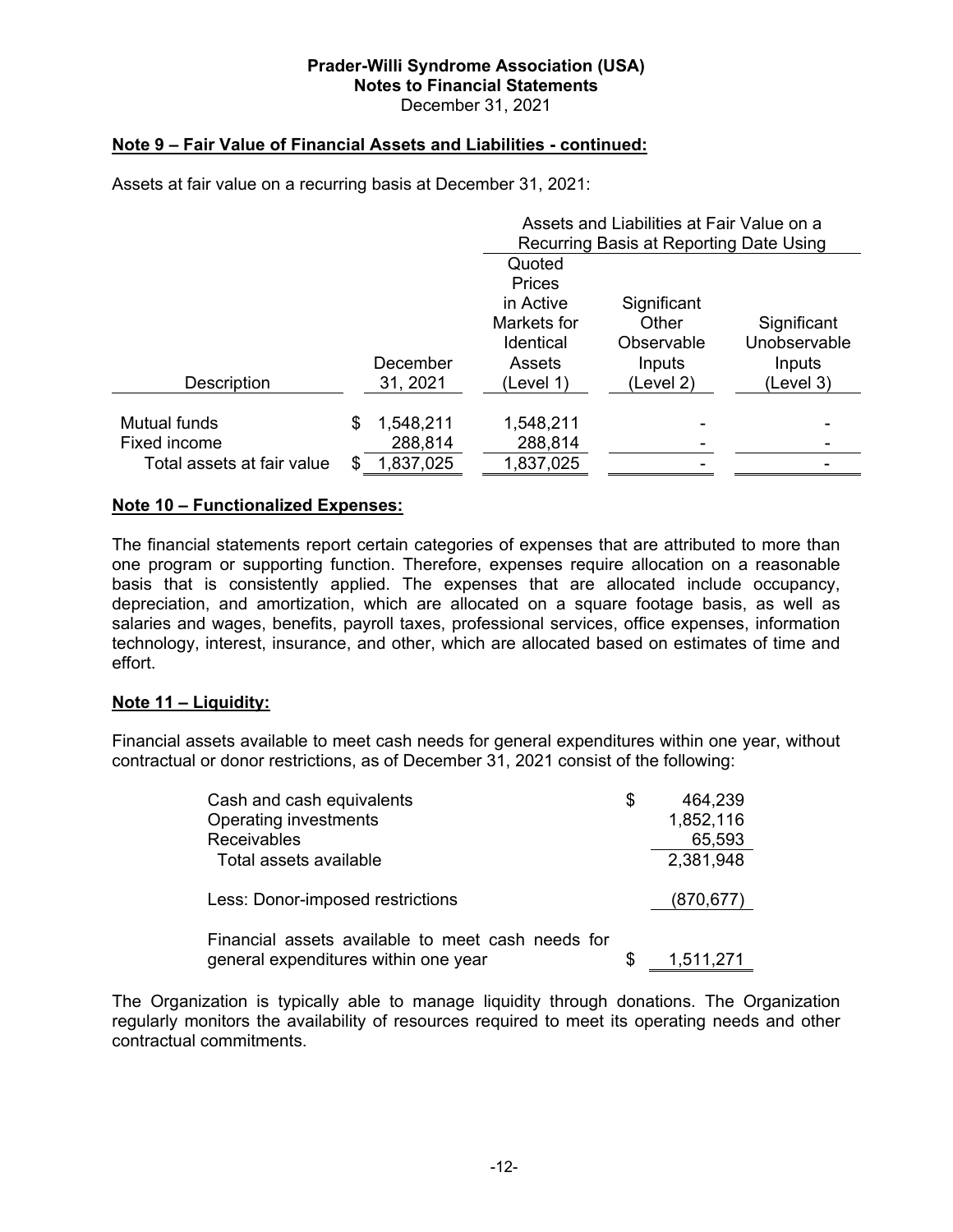# **Note 12 – PPP Loan:**

In March 2020, the Coronavirus Aid, Relief, and Economic Security Act commonly referred to as the CARES Act was signed into law. One component of the CARES Act was the paycheck protection program (PPP) which provides small business with the resources needed to maintain their payroll and cover applicable overhead. The PPP is implemented by the Small Business Administration ("SBA") with support from the Department of the Treasury. The PPP provides funds to pay up to 24 weeks of payroll costs including benefits. Funds can also be used to pay interest on mortgages, rent, and utilities. The funds are provided in the form of a loan subject to forgiveness if certain conditions are met. In January 2021 a second draw of PPP funds ("PPP2") was allowed to qualified organizations. The Organization applied for and received funds under the first allowable draw ("PPP1") of \$126,000 in April 2020. The Organization received additional funds under PPP2 of \$151,000 in January 2021.

The Organization expected to meet the PPP's eligibility criteria and, therefore, concluded that the PPP loans represented, in substance, grants expected to be forgiven. As a result, the Organization accounted for the PPP loan in accordance with FASB ASC 958-605 as a conditional contribution, with the most significant condition being the forgiveness of the debt. In November 2020, the Organization was notified that the PPP1 loan was forgiven and in August 2021 PPP2 loan was forgiven. Accordingly, the PPP loan forgiveness was recognized as revenue in the year in which forgiveness was granted.

# **Note 13 – Endowment:**

The Organization's endowment currently consists of two separate funds established to supplement its operating income over a long period of time. The endowment includes donorrestricted endowment funds. As required by accounting principles generally accepted in the United States of America, net assets associated with endowment funds are classified and reported based on the existence or absence of donor-imposed restrictions.

The Board of Directors of The Organization has interpreted the Florida Uniform Prudent Management of Institutional Funds Act (FUPMIFA) as requiring the preservation of the fair value of the original gift as of the gift date of the donor-restricted endowment funds absent explicit donor stipulations to the contrary.

As a result of this interpretation, The Organization retains in perpetuity (a) the original value of initial and subsequent gift amounts (including promises to give net of discount and allowance for doubtful accounts) donated to the endowment and (b) any accumulations to the endowment made in accordance with the direction of the applicable donor gift instrument at the time the accumulation is added. Donor-restricted amounts not retained in perpetuity are subject to appropriation for expenditure in a manner consistent with the standard of prudence prescribed by FUPMIFA.